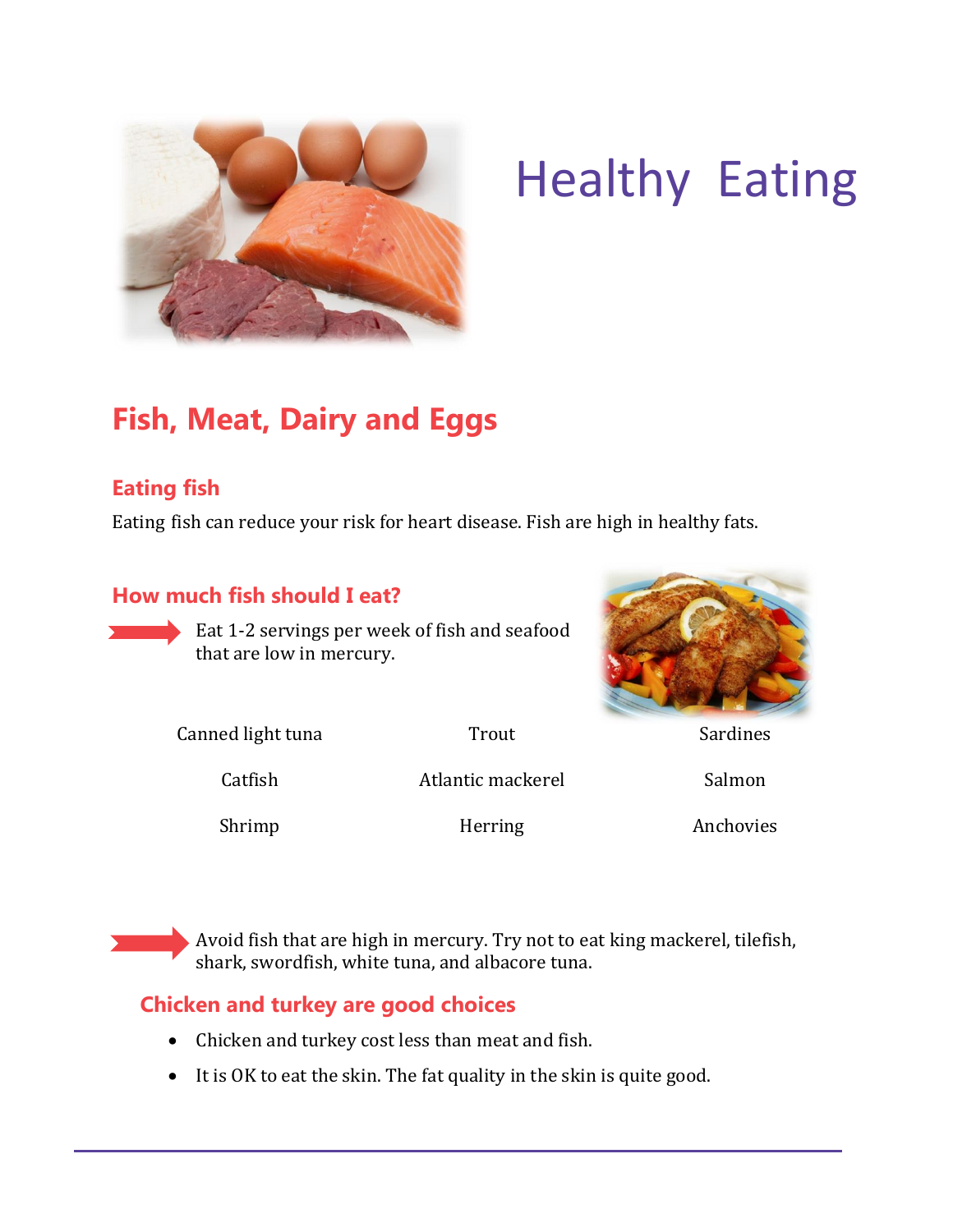#### **How much chicken and turkey should I eat?**

It is fine to eat chicken and turkey 3 or more times each week.

 Be careful about eating fried chicken from restaurants. It may have unhealthy trans fats and a lot of salt.



Ask the restaurant what type of oil they use for frying.

#### **How should I cook my fish, chicken, and turkey?**

 You can bake, broil, grill, barbeque or fry. If you fry, be sure to use healthy vegetable oils.



#### **Eat less red meat, like beef, pork, and lamb**

People who eat large amounts of red meat have an increased risk for colon cancer.



Eat red meat no more than 2 times each day or less.

# **Avoid processed meats like bacon, sausage, hot dogs, and cold cuts**

- Processed meats include deli meats like turkey, chicken, roast beef, corned beef, and so on.
- Processed meats increase your risk for heart disease, probably because of the preservatives (salt, nitrites, and phosphates).

**Limit processed meat to 2 times per week or less.**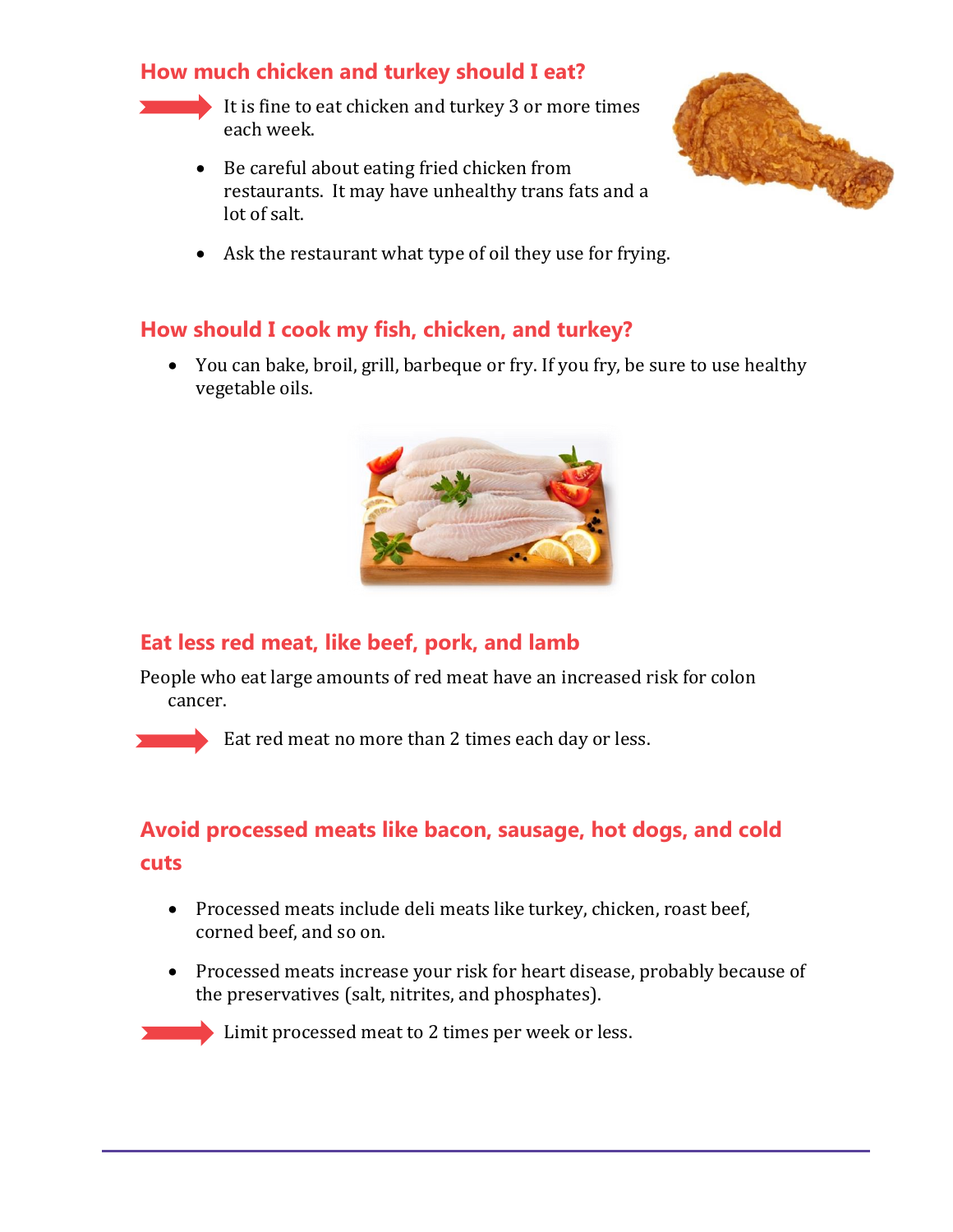#### **What about eggs?**

Eggs are a good source of protein and healthy fats. If you enjoy eating eggs, eating 1 or 2 a day is fine.

#### **What about milk, cheese, and yogurt?**



- It is fine to have 2-3 servings of low or full fat milk, cheese, or yogurt per day. A serving of milk and yogurt is 1 cup. A serving of cheese is about the size of your thumb, 1 ounce.
- Avoid drinking flavored milk because of the high sugar content.
- Limit flavored yogurts because of the high sugar content. Buy plain yogurt and add your own fruit.
- Limit dairy desserts (ice cream, ice milk, and frozen yogurt) to 2 times a week or less. They contain more sugar than other dairy products.

#### **Summary**

- Eat fish 1 or more times a week. It contains healthy fats.
- Poultry is healthier than red meat and costs less.
- Avoid processed meats, like cold cuts, hot dogs, deli meats, sausage, and bacon.
- Limit red meats.
- Dairy products (milk, yogurt, cheese) and eggs are other good choices.

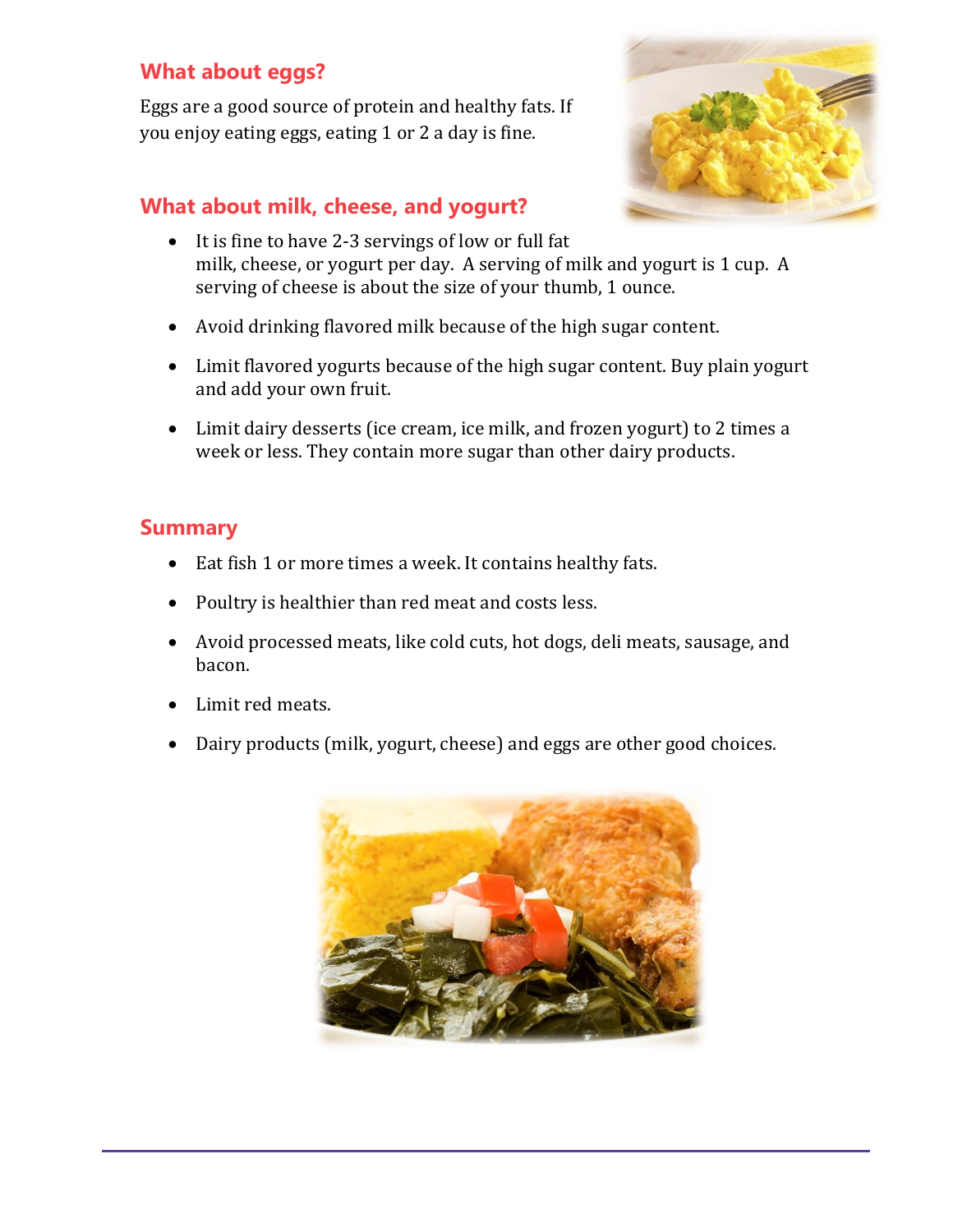# **Goals**



# **Check one or two goals to start working on!**

# **Eat fish 1 or more times each week**

- Choose fish with low levels of mercury, such as salmon, catfish, shrimp, and canned light tuna. If you eat canned tuna choose light tuna, not albacore or white tuna.
- When you fry fish use health fats like vegetable oil instead of shortening or lard.

### **Cut down on bacon, sausage, hot dogs and cold cuts**

- Try having breakfast without meat on some days.
- Try sandwiches made with sliced fresh beef, chicken or turkey.

#### **Choose chicken and turkey more often**

- Try eating 3 or more servings of poultry each week.
- Do not fry chicken in shortening, as most shortening has unhealthy trans fats.

# **Cut down on red meat**

 If you like eating red meat like beef, pork or lamb, aim for no more than 2 servings per day. Less is better.

### **Choose dairy products like milk, cheese, and yogurt to replace less healthy meats**

- If you enjoy dairy products, 2 to 3 servings per day of low or full fat dairy products is a good goal.
- Ice cream, frozen yogurts and other dairy desserts are high in sugar. Save these treats a couple times per week or less.

# **Eggs are a good choice**

- Eating 1 to 2 eggs per day should not increase your risk of heart disease.
- Try hard boiled eggs. They are great on salads or as a healthy snack.